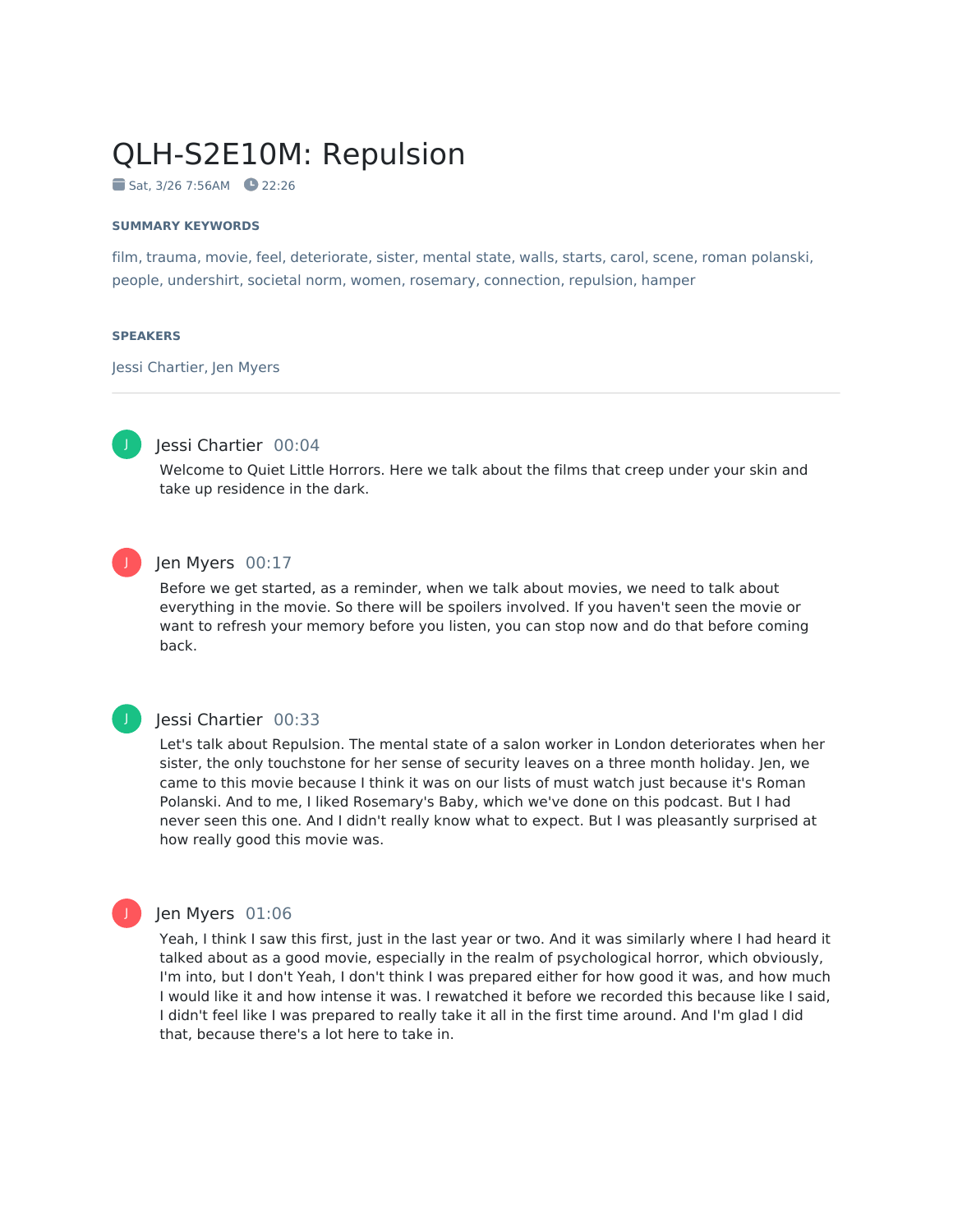### Jessi Chartier 01:37

There is so for those of you who like to listen to the podcast first and then go watch the movies. This movie is really interesting. It starts with this salon worker who just seems a little distant, a little removed. And you really kind of come to realize that she has a very frail connection with reality. And that it her really her only touchstone, as we mentioned in the synopsis, really her only touchstone to reality is her sister. And when her sister leaves on the this three month holiday with her, I guess her lover who's also with her lover is married, so this is like an affair, right? So they go for like three months. And she just kind of I don't want to see loses her grip on reality, because it's such a cliche term, but the thread bareness of her connection to the world starts to break, and it just starts to like deteriorate. It's almost like an acid is eating away at her.

## J

J

### Jen Myers 02:38

Yeah. And I would also say it's also there are, for lack of a better term, I feel like her mental state is in herself, or being attacked from the outside as well. I feel like she's only able to kind of keep it in balance with her sister around. And then yeah, everything kind of crumbles when her sister isn't there. But I also feel like yeah, it's not. Okay, like it is her mental state. It is kind of happening internally. But there's some external things that help it, I think,

### Jessi Chartier 03:10

oh, yeah, for sure that they definitely fuel the fire, for sure. And for those of you who haven't watched there, this whole podcast needs to come with like trigger warnings, because there are a lot of rape scenes in this. And they're all not all of them. But I guess you're kind of like left questioning Well, which ones are accurate, which ones are not, but there is a sense of she has a very unhealthy connection to her own sexuality and her a very warped perspective of intimacy. And, I mean, we're not going to be spoilers and all this kind of stuff you come to realize, or the implication is that all of this started with her father, which makes total sense then, like the rest of the, the struggle with intimacy makes sense, because that's like her only form of connection. His understanding is like, Well, someone loves me, they're going to rate me right. Yeah. So she really struggles with that. But of course, society wants to put her in this little box and be like, Why can't you be just normal? Why can't you be this way, but then she's fighting against that because she's got her own internal demons. Like it's just a really complex story. It's not like your typical Oh, look, here is grief, represented as something or here is something that I am afraid of, that is going to represent itself as a monster is just she's has she has this huge internal battle going on. And that is in kind of conflict but also not with societal expectations. And so her ability to set boundaries and create movement to create this like sense of security and this life that she wants is impossible, because it is a constantly blurring line. There are are no walls, they start to deteriorate. I could go on and on and on, but I should stop. Yeah,

Jen Myers 05:04

I mean, essentially, yeah, I mean, that's your that's everything that's going on here. I think that it's kind of illustrates the way that trauma kind of builds on itself I think and like closes closes

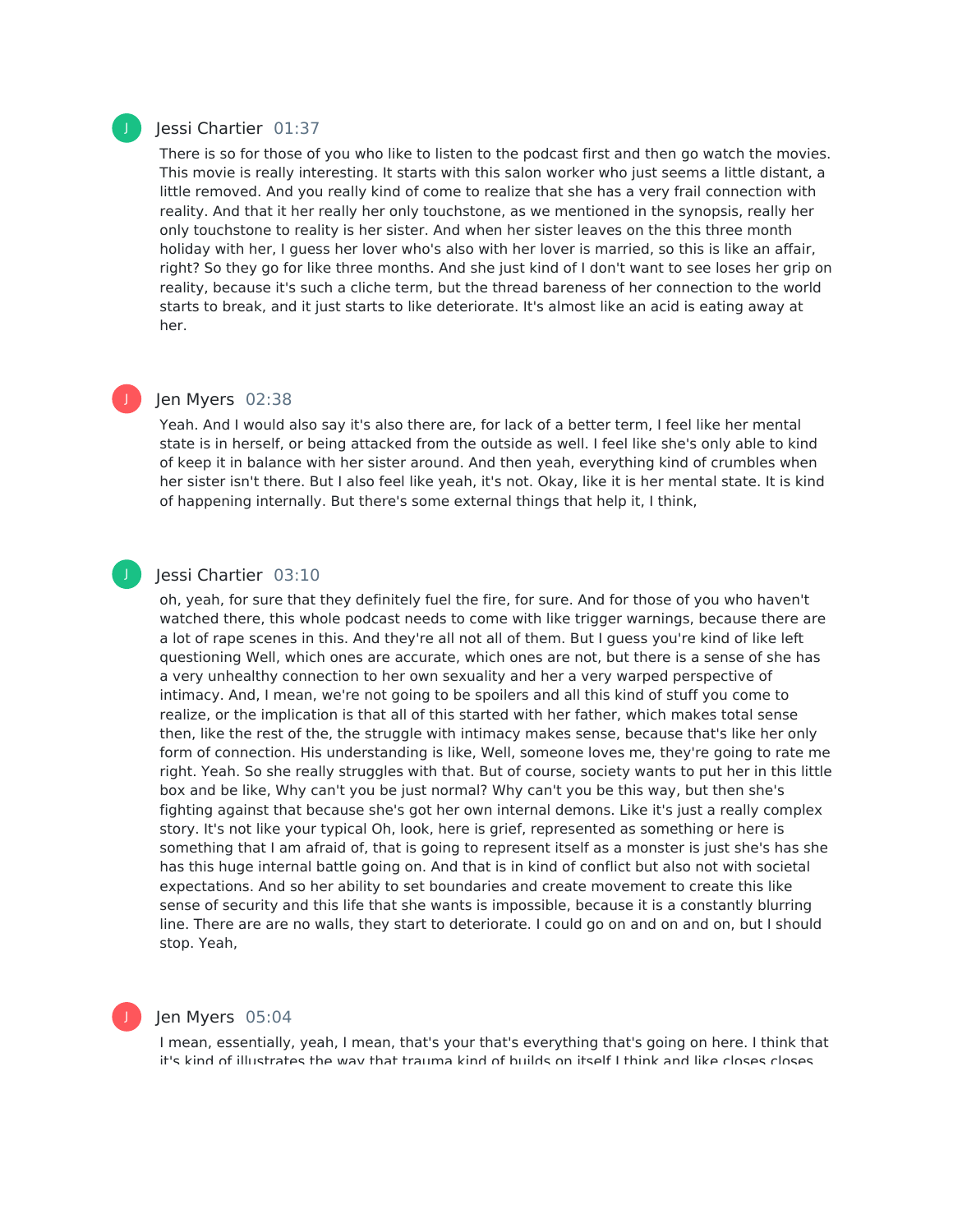it's kind of illustrates the way that trauma kind of builds on itself I think and like closes closes doors to your her obviously metaphorically speaking, where, because she never got over the original trauma, she develops unhealthy coping strategies. And then because of those things, other people seem to think that she's, you know, they either get frustrated with her because she's not conforming to, you know, kind of their expectations are how they think things should go or you know, how a healthy person would deal with things. And so their reaction is to kind of push back against her, which is obviously makes her situation worse. And then they just keep, you know, the I was gonna say building, but I guess a better metaphor is like, they can't just keep digging a deeper hole the way they're playing off each other.

### Jessi Chartier 05:56

Yeah, yeah. It's, it reminds me when we were talking about this earlier, we were, you had mentioned that that, oh, you know, trying to fit into the societal norm. And it reminded me a lot of Carnival of Souls, because that's like the underlying theme of Carnival of Souls. So for those of you who have been around with us since the very beginning, that was like our second or second, yeah, podcasts. And it just reminded me a lot of that where it was, like, just this looming threat, right to conform, it's just a looming threat here is not lumen, it's like, yeah, in your face, it's it manifests itself as the walls deteriorate, as people literally break her door down in her dreams. And in her kind of how she just kind of works her way through life, it really just manifests full. It's just such a great representation of her trauma.

### Jen Myers 06:49

J

J

Yeah, well, and even like, in, for me a representation of just some of the little things that the way our society does push women to conform to certain things. So like I was telling you a little bit earlier before we started recording that, even though for somebody who doesn't have the kind of trauma that our main character is dealing with, even like there's an earlier scene where I think somebody who wants to be her boyfriend, I clearly they're, they're acquainted, but I don't, I don't doesn't seem to have like a really existing relationship, he sees her on the street through the window or bar tries her attention, doesn't, it fails in that, so follows her, she goes, she goes into a restaurant to eat on her lunch break. And he sits down on her table tells her her food sucks. And she should be eating better food and tries to convince her to go at another restaurant with him. And she keeps saying I don't have time, I don't want to do this, like no part, she doesn't want any part of this. And he just keeps pushing and pushing and pushing. And this whole scene just makes me personally, I just want to like scream, leave her alone, and just leave her alone, leave her alone. Like even without the trauma. Just this whole thing is such a familiar experience. To me, personally, of having just like being out in the world and doing your own thing, man just won't leave you alone. And so it just kind of like there, there's, there's levels of this that I feel like are very relatable, even without the deep trauma that we dig into later into the film.

### Jessi Chartier 08:16

I'm glad that you mentioned that specificity because there is so much around that, that it's even pressure from the other women in the in the area. So like her salon owner, who is probably the most sympathetic out of all the characters, I mean, more so than even her sister, you know, sends her home early because she's not feeling good or etc. But kind of has a heart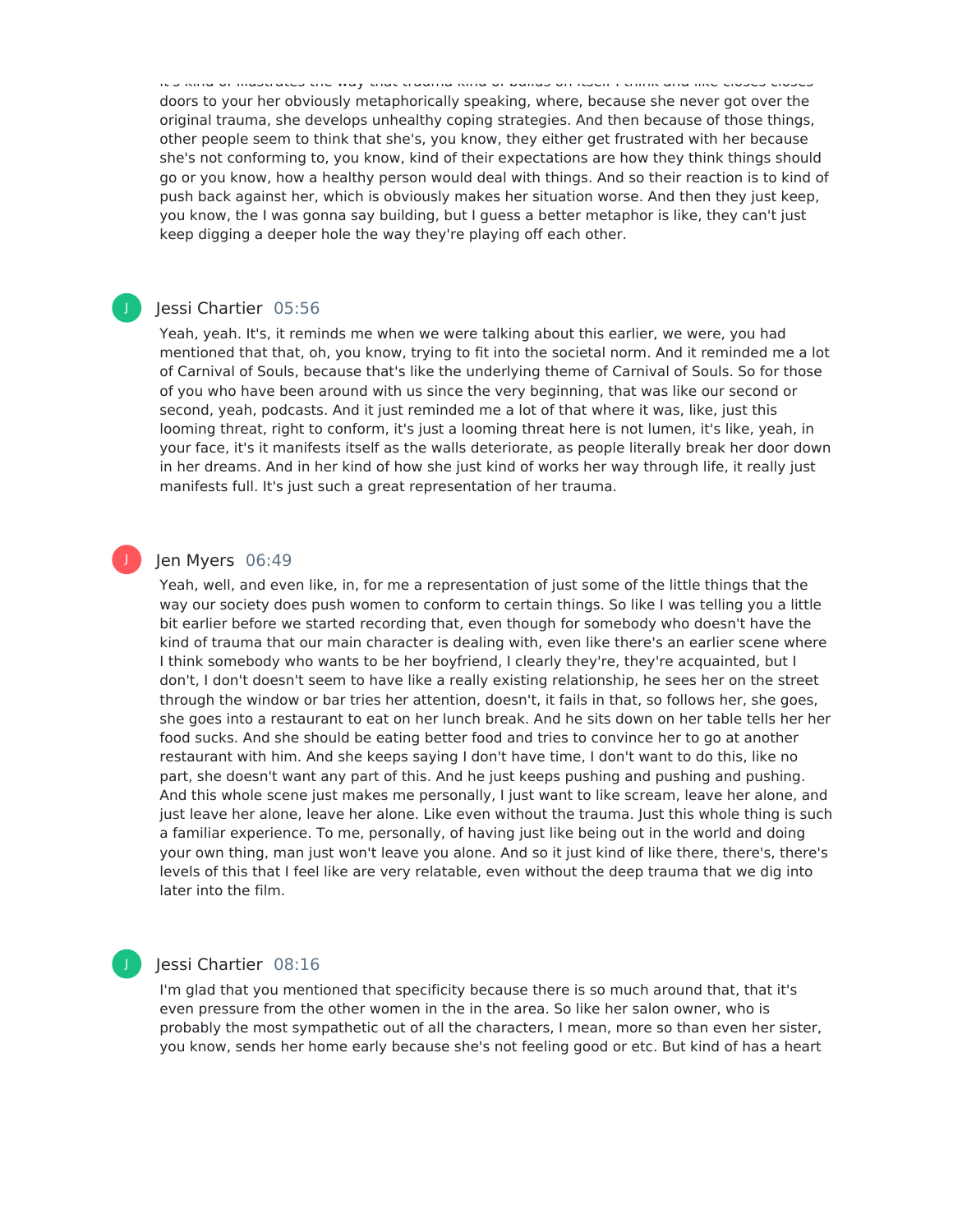to heart with her and is like what is going on? Like you have to tell me what's going on. And so she makes up a lie about how her antis or whatever. And that is when the empathy just or the sympathy just breaks and shifts back into societal norm, where the salon owner says, Well, I was back at work three days after having my baby. So I know how hard it is. It's like what, what?

### Jen Myers 09:02

Yeah, and then that's a really good point. So there's even pressure from other women on it like that, which is also another realistic thing, right? Where it's it. Sometimes it's hard to form bonds when you're all subjected to the same pressures and unjustice. And like, you shouldn't have to be back at work three days after you give birth. And it's not a thing that should happen. But it is a thing that still does happen. And so it makes it hard for people who are struggling with those types of things to help each other out because they're all struggling so much. And I think women in particular, I would imagine this is the case for a lot of like disadvantaged groups of people, but I feel like there's a thing with women that can be like, Well, I had to deal with this. So guess what, you're going to have to deal with it too. And the idea of you know, somebody another woman getting, you know, more than they got out of it is a difficult thing for them to deal with. And I think you see a little bit of that here. I think that that's also kind of going 100 You mentioned her sister, her sister is not particularly compassionate. Like, I don't think her sister is trying to be mean to her. But I think there's definitely times where her sister seems very exasperated and dealing with her and just kind of like, like, just doesn't know what to do with her and just wishes she can kind of just be normal.

### J

J

### Jessi Chartier 10:18

Yeah, exactly. Again. Yeah, exactly. It's like, like, you'll be fine. Everything's gonna be fine. So even the sister has a hard time with this and, and showing compassion to her sister. Great example, Carol comes home from work. Her sister's like, Hey, I'm making dinner. And then that flips on a dime because her boyfriend, the man she's having an affair with comes in and says, I want to go out and it's like, okay, I'll just abandon everything that I'm doing. Like, yeah, halfway through cooking.

# J

### Jen Myers 10:46

I was literally in the middle of making dinner. Yeah, yeah. And was just like, cool.



J

### Jessi Chartier 10:51

I'm out. Peace out. Sorry, Carol. You got to fend for yourself. And we shouldn't even say that. She's just like, I'm going out for dinner. Why can't you be hiring me? And it's like, yeah, you promised it like, this is like anyway. So there's that. And I think that there's just this she's constantly struggling to feel safe. Yeah. And

Jen Myers 11:09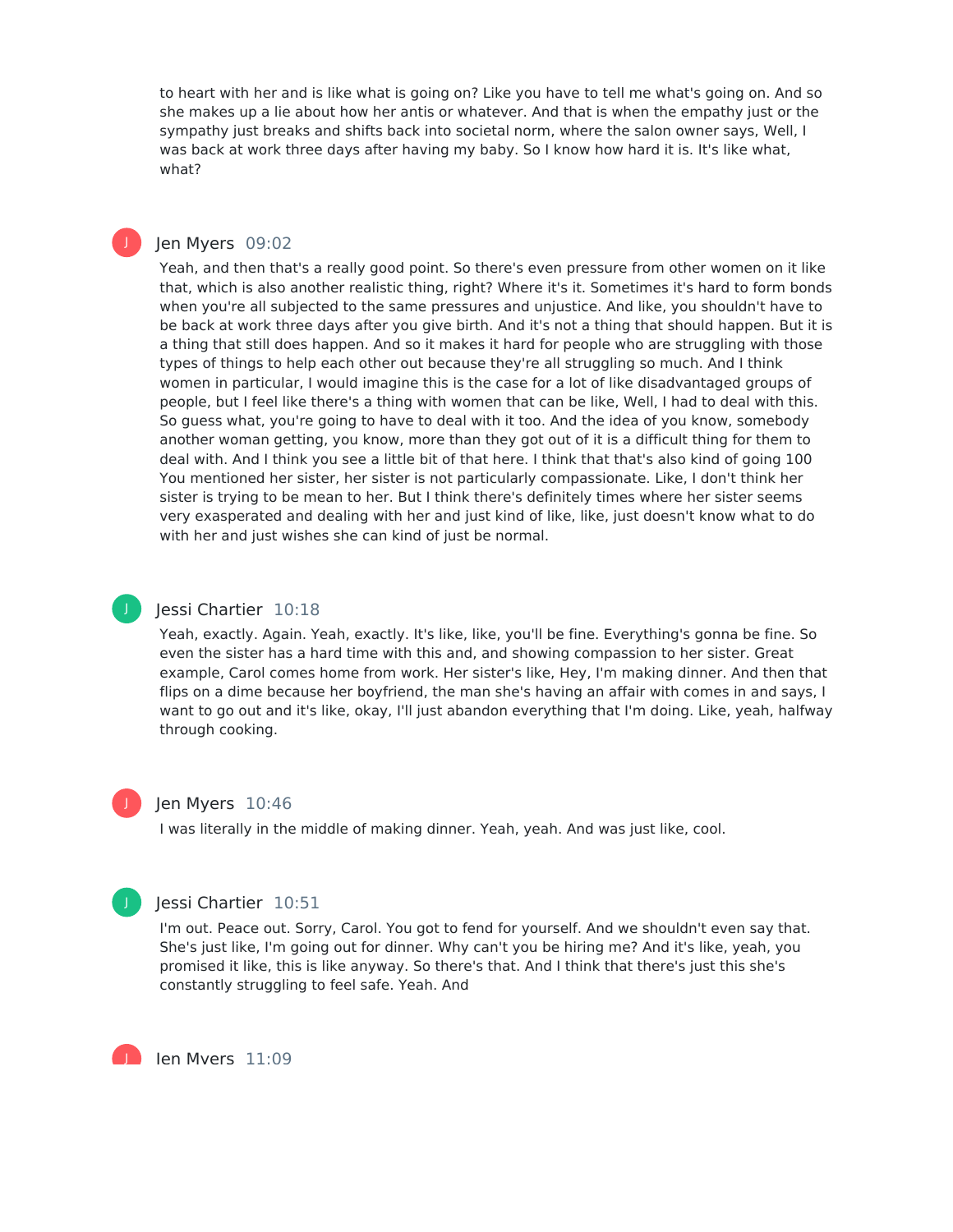### ا با ساور استان و J

I think another thing with Helens boyfriend, who as you mentioned is a married man. And so I think that how one interprets Carol's, you know, displeasure at the fact that she's leaving, and all of that as judgment on her. I think Carol has that defensive thing of judgment, and I get that, to a certain extent, it's not fun to be judging you do people make their mistakes and all that, but also Yeah, this dude is not a charming dude. Like a he's not, he seems to like, tease Carol. And also just like is there all the time, like, that's another thing to bear. Even if I were, you know, completely un-traumatized and a relatively stable person, I would not be super cool with my roommate, sisters, married boyfriend, like just, you know, taking things over or leaving things around. Being there all the time, when I'm up in the mornings, like that would be super annoying. And that's something that Helen does not seem to understand or care for care about at all.

### J

### Jessi Chartier 11:13

Exactly. That's exactly right. Can we talk a little bit about the the actual craft of the film because I feel like it's so good. So good. So the use of walls, there's two things I really want to talk about the use of walls, and the undershirt, I feel like those two things were just really nicely done. So in the film, the walls soften for a hot minute, which her when her mental state starts to deteriorate, I guess. But it's just a great metaphor of like, the the barriers and the things that kept her structured, are now starting to soften, which makes them vulnerable, right. And then throughout the film, they the walls will crack apart. With this like ooze underneath it, the hands and arms will come through and grab her. And then the I mean that they had, there's only one scene where everything feels so long or so big, right? There's a scene where all of a sudden, her living room is like twice the size, the path from her bedroom to the bathroom is like twice as long. And that's like a single 45 second scene, and they built an entire set for that. So like this idea that she is, she's not shrinking, but the space is growing. And that's scary. To have so much open space is kind of scary. And the there's a point in time where things start to the walls literally start to close in on her the ceiling starts to come down on her. Like it's just this great metaphor of how her own sense of structure is

### J

### Jen Myers 13:55

definitely yeah, there's a lot of things and I think those are the definitely the most interesting parts, everything that you described there, but even just kind of the overall feel of it the way it's usually so close on her when she's like walking around the streets and things like this and in like, gives a handheld feel. Everything is always a little wobbly, a little there's a lot of things off kilter. It just gives you a sense of everything being kind of immediate and like yeah, just not stable.

### Jessi Chartier 14:25

Yeah, exactly. It's everything. Nothing is stable. Everything is potentially harmful. You feel exposed, and also claustrophobic at the same time. And I think that that was one of the things I really like about Roman Polanski and just all of his film making is that he uses that cinematography and set design and everything to really represent what's going on inside the heads of his characters. Yeah,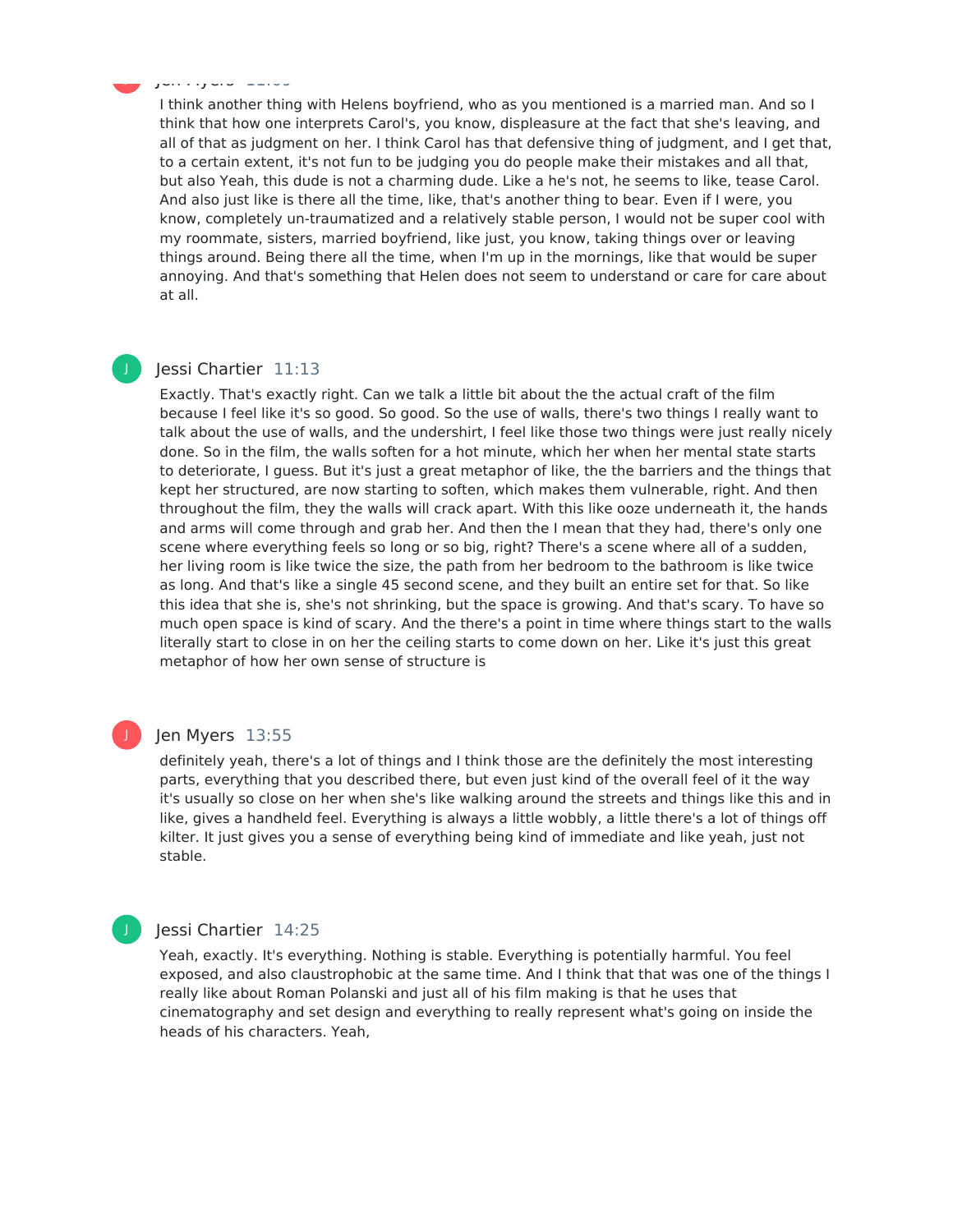

J

### Jen Myers 14:50

Rosemary's Baby does that also really well, which we talked about in another mini, which has a lot of the same themes, but yeah, it shows up there too.

### Jessi Chartier 14:59

Yeah, it really does. It really does. There's also something aside from the walls I want to just mention is this the undershirt, which is just such just a, just beautiful, okay, so the first time she finds might and it's Michael's undershirt we're left to believe. So she finds an undershirt, a man's undershirt on the floor, in the bathroom, and she picks it up disgusted, is about to put it into the hamper, pauses, smells, it drops it, which happens to land in the hamper and runs over to the toilet and vomits what a great seems like, it's like, okay, so there's clarity that she is, she wants something that is intimate. She wants a connection to a healthy sex life. She wants these things. Or at least she's curious about them. But the moment they come within reach she, she rejects them, she's repulsed by them. Hence, the title of the film, that undershirt appears at least two other times throughout the film, not in the same location, which I think is just, I hope it was intentional, because it's just a beautiful literally it was I would have business, if you will. So the next time you see it, it is folded hanging on the edge of her bed, like one of her like the foot board, as if it had just freshly been laundered. And then the final time it appears is at the very end of the movie, where it's on an ironing board in the kitchen as if it was being tended to like it was ironing. So there's just this, like, it's such a great little bit of business, because there's this little reminder of her desire to have these things, but her inability to have them. And in all of the rape scenes, he's wearing that underwear. Yeah. So there's just such great. It's just, it's so subtle, and yet such a great representation. And I have no idea how Roman Polanski got this so accurate.



### Jen Myers 17:04

I mean, like, yeah, we think I went on this rant during the Rosemary's Baby episode, I just will never understand. I just can't get it.



### Jessi Chartier 17:14

Talk more about it, because I think that we can revisit it.



### Jen Myers 17:16

How did he Yes, I just especially, I mean, it's bad enough with Rosemary's Baby, but looking at Repulsion like, I feel like Repulsion it does it gets this right, it gets this feeling right. And I like I said, even if you you know, if you don't have the same, you know, traumas and things like that, that that poor Carol does. I think that there are a lot of women who recognize aspects of moving through the world as a woman in this film. And it's just so accurate. It's so accurate. And I don't know how Roman Polanski of all people managed to get this. So right on film, I, I will never understand this, I will never understand it, especially in this particular film, where we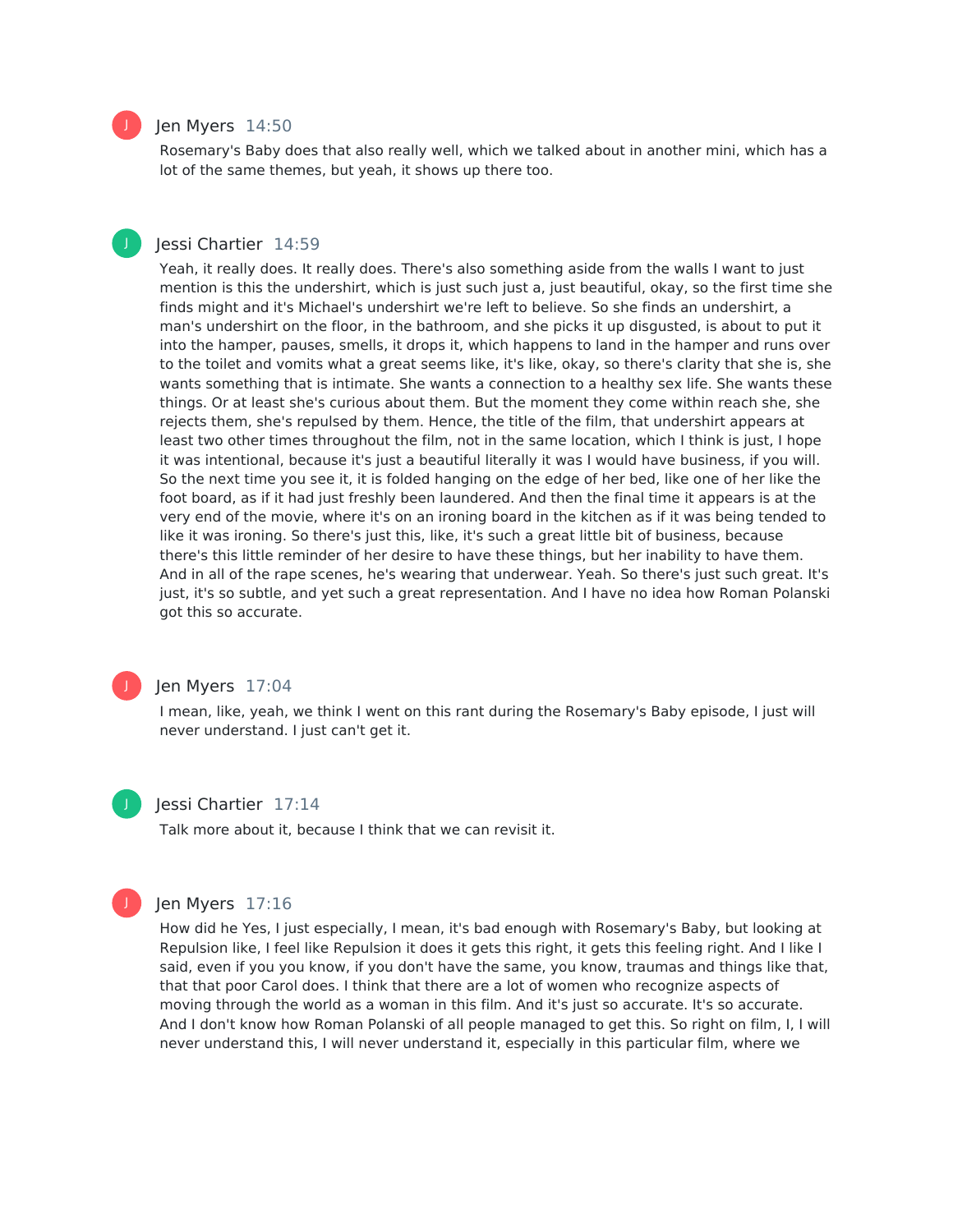have a main character who was traumatized and brutalized early in her life. And that the whole movie is about how that crystallized her and made it unable for her to grow, to move on to evolve, that she's stuck in that trauma that she had when she was young, and she can't move past it. And it has ruined her entire life. And that's what the movie is about. And this movie is made by Roman Polanski. I just I don't get it. I don't get it. But it is but it is. So I watched this movie and I'm like this gets it. This gets what it feels like to have, you know, fears of the world fears of intimacy. And like I said, I feel like even without the trauma in there, this will ring true for anybody who has, you know, had any kind of experience of moving through a world that is not made for you.

### Jessi Chartier 18:55

J

J

Yes, yeah, I think I think you nailed it on the head. And I got to give a shout out to Roman Polanski as a filmmaker because he does that in so many of his films. Mm hmm. Like I think about The Pianist, for example, or Officer and a Spy like or the Tenant, right or even Chinatown like if you go all the way back. Yeah, some of his earlier stuff. Like he has done a really nice job of his films do a really good job of putting the film in the character's mind like you see it through the character. He's I feel like most some of his films not all of these, I'm not going to make grandiose statements against anyone and their their artistic approach, but he does a really nice job of leading into that idea of if I am telling this story from this character's point of view. Everything is going to be from this character's point right so like, the businesses are in the background and by businesses I mean, like little things here or there like the the undershirt, the walls coming in. I'll talk specifically about this film, the the rotting rabbit, like there's just oh gosh, such a great metaphor for who Carrol is, right? Like, it's just he does a really great job of that. And I think that that's why I like a lot of his films.

### Jen Myers 20:10

Yeah, no, definitely. I mean, he's, he's an incredible filmmaker. He's made incredible films. Like, I feel like that's, that's an indisputable fact, you know, beyond whether somebody even likes the film's not to, you know, nothing, not even anything about him. But yeah, and Repulsion. This is it's so well made, like everything, you've already covered a lot of the reasons you but it's so well done. That it's not it. It's impossible for it to be an accident, because it's so carefully done. So deliberately done that, you know, everything we're talking about are, these are the things that we we are picking up on, because that is what we're meant to pick up on. Like it was all designed this way. And it it does it wonderfully. So yeah. I mean, if anybody can ever explain to me the paradox of how he can do that, I would love to hear it, because I can't explain it. But this the film is great.

### Jessi Chartier 21:04

Mm hmm. Agreed. Agreed. Well, we watched this movie, in anticipation of our main film for this, this upcoming episode, which is Last Night in Soho. So if you want to hear more about kind of our thoughts around how women react to the world they're in definitely listen to the next episode, because we talk a lot about how that works for something that's a little bit more modern of a film. And that's an Edgar Wright film. So I'm interested to talk about that, because I really like his stuff. Yeah,